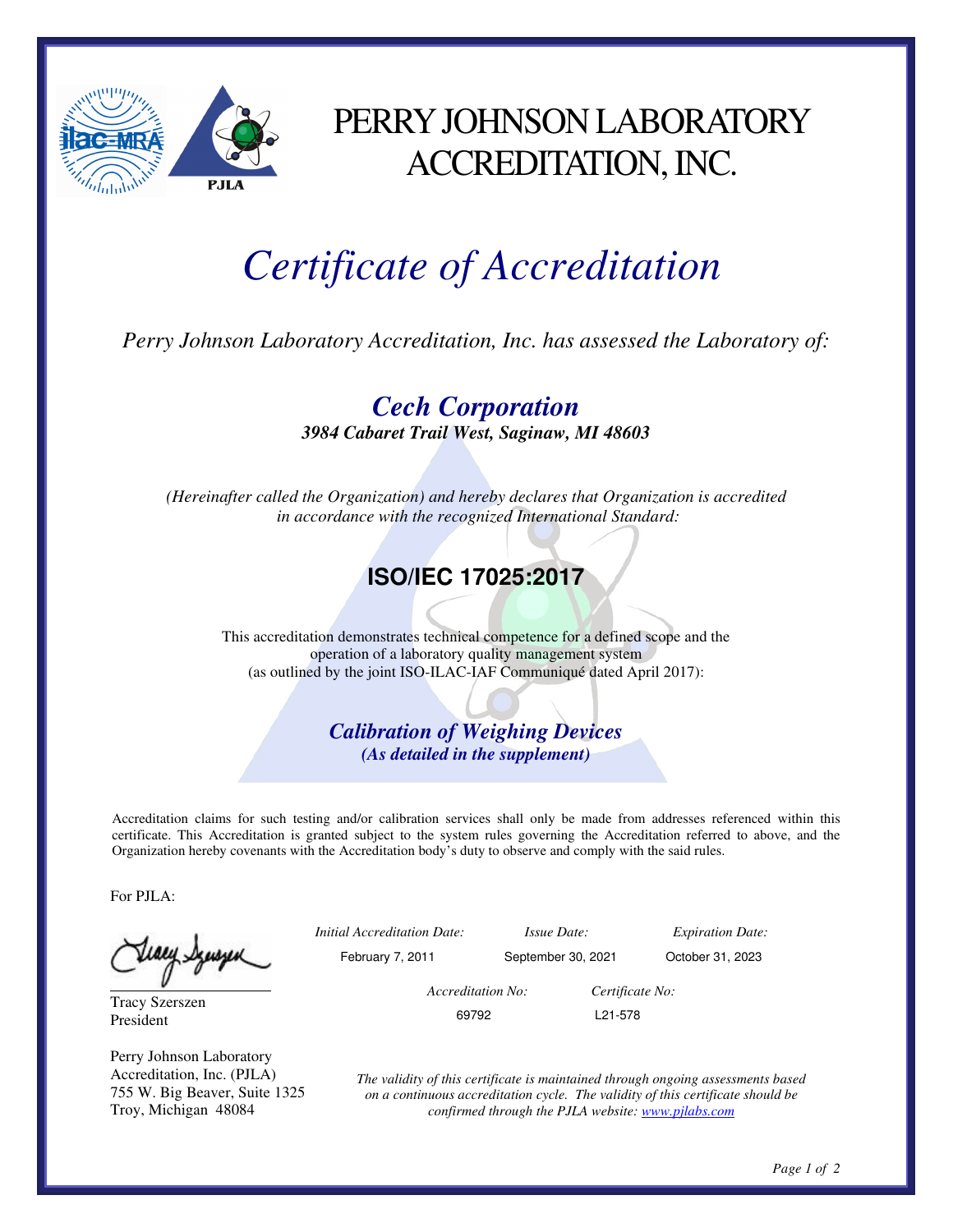

### *Certificate of Accreditation: Supplement*

**Cech Corporation** 

3984 Cabaret Trail West, Saginaw, MI 48603 Contact Name: Hilde McDonald Phone: 989-792-8111

*Accreditation is granted to the facility to perform the following calibrations:*

| Mass, Force, and Weighing Devices                                           |                                                                                                                                                      |                                                                                            |                                                                                         |  |  |  |  |
|-----------------------------------------------------------------------------|------------------------------------------------------------------------------------------------------------------------------------------------------|--------------------------------------------------------------------------------------------|-----------------------------------------------------------------------------------------|--|--|--|--|
| <b>MEASURED</b><br><b>INSTRUMENT,</b><br><b>QUANTITY OR</b><br><b>GAUGE</b> | <b>RANGE OR NOMINAL DEVICE</b><br><b>SIZE AS APPROPRIATE</b>                                                                                         | <b>CALIBRATION AND MEASUREMENT</b><br><b>CAPABILITY EXPRESSED</b><br>AS AN UNCERTAINTY (±) | <b>CALIBRATION</b><br><b>EQUIPMENT</b><br><b>AND REFERENCE</b><br><b>STANDARDS USED</b> |  |  |  |  |
| Analytical and Lab                                                          | $0.001$ g to 2 000 g                                                                                                                                 | $(1.29 \times 10^{-03} + 2.31 \times 10^{-06} \text{ Wt}) g$                               | ASTM E898<br>Class 1 Weights                                                            |  |  |  |  |
| Balances <sup>FO</sup>                                                      | $0.01$ g to 5 000 g                                                                                                                                  | $(1.29 \times 10^{-02} + 1.29 \times 10^{-06} \text{ Wt}) g$                               |                                                                                         |  |  |  |  |
| Electronic Top                                                              | $0.005$ g to 500 g                                                                                                                                   | $(6.45 \times 10^{-03} + 1.03 \times 10^{-04} \text{ Wt})$ g                               | NIST 44 Handbook<br><b>Class F Weights</b>                                              |  |  |  |  |
| Loaders and Lab<br>Scales <sup>FO</sup>                                     | $0.05$ g to 5 000 g                                                                                                                                  | $(6.45 \times 10^{-02} + 1.03 \times 10^{-04} \text{ Wt}) g$                               |                                                                                         |  |  |  |  |
|                                                                             | $0.5$ g to 50 000 g                                                                                                                                  | $(6.45 \times 10^{-01} + 1.03 \times 10^{-04} \text{ Wt}) g$                               |                                                                                         |  |  |  |  |
| Bench, Counting,                                                            | 0.001 lb to 10 lb                                                                                                                                    | $(1.29 \times 10^{03} + 4.41 \times 10^{-05} \text{ Wt})$ lb                               |                                                                                         |  |  |  |  |
| Checkweigher<br>Scales FO                                                   | 0.01 lb to 100 lb                                                                                                                                    | $(1.29 \times 10^{-02} + 4.41 \times 10^{-05} \text{ Wt})$ lb                              |                                                                                         |  |  |  |  |
|                                                                             | 0.1 lb to 1 000 lb                                                                                                                                   | $(1.29 \times 10^{-01} + 4.41 \times 10^{-05} \text{ Wt})$ lb                              |                                                                                         |  |  |  |  |
|                                                                             | $0.05$ kg to $500$ kg                                                                                                                                | $(6.45 \times 10^{-02} + 4.41 \times 10^{-05} \text{ Wt}) \text{ kg}$                      |                                                                                         |  |  |  |  |
| Floor, Pancake,                                                             | 1 lb to 10 000 lb                                                                                                                                    | $(1.29 + 7.91 \times 10^{-05} \text{ Wt})$ lb                                              |                                                                                         |  |  |  |  |
| Tank/Hopper, Dial                                                           | 0.5 kg to 5 000 kg                                                                                                                                   | $(6.45 \times 10^{-01} + 4.41 \times 10^{-05} \text{ Wt}) \text{ kg}$                      |                                                                                         |  |  |  |  |
| and Beam, Crane,<br>Lift truck FO                                           | 2 lb to 20 000 lb                                                                                                                                    | $(2.58 + 1.60 \times 10^{-04} \text{ Wt})$ lb                                              |                                                                                         |  |  |  |  |
| Vehicle,                                                                    | 20 lb to 200 000 lb                                                                                                                                  | $(25.8 + 4.41 \times 10^{-05} \text{ Wt})$ lb                                              |                                                                                         |  |  |  |  |
| Tank/Hopper <sup>FO</sup>                                                   | 50 lb to 400 000 lb                                                                                                                                  | $(64.5 + 3.71 \times 10^{-05} \text{ Wt})$ lb                                              |                                                                                         |  |  |  |  |
| Railroad ScalesFO                                                           | 50 lb to 400 000 lb                                                                                                                                  | $(64.5 + 3.71 \times 10^{-05} \text{ Wt})$ lb                                              |                                                                                         |  |  |  |  |
| Flow meters and<br>flow devices FO                                          | $2.5$ lb/min to $2500$ lb/min<br>$(1.1$ kg/min to $1$ 100 kg/min)<br>$0.3$ gal/min to 300 gal/min<br>$(1.1$ l/min to $1 100$ l/min)                  | $(0.143 + 5.59 \times 10^{-04} \text{ Wt})$ gal/min                                        | Gravimetric<br>Calibration<br>Class F weights<br><b>NIST HB 44 Sections</b>             |  |  |  |  |
|                                                                             | 5 lb/min to 5 000 lb/min<br>$(2.3 \text{ kg/min}$ to $2 \frac{300 \text{ kg/min}}{2})$<br>0.6 gal/min to 600 gal/min<br>$(2.3$ l/min to 2 300 l/min) | $(0.286 + 5.60 \times 10^{-04} \text{ Wt})$ gal/min)<br>3.35 to 3.37                       |                                                                                         |  |  |  |  |
|                                                                             | 130 lb/min to 25 000 lb/min<br>$(57 \text{ kg/min}$ to $11\,000 \text{ kg/min})$<br>15 gal/min to 3 000 gal/min<br>(57 l/min to 11 000 l/min)        | $(2.82 + 2.73 \times 10^{-04} \text{ Wt})$ gal/min)                                        |                                                                                         |  |  |  |  |
|                                                                             | 310 lb/min to 50 000 lb/min<br>(140 kg/min to 23 000 kg/min)<br>38 gal/min to 6 000 gal/min<br>(140 l/min to 23 000 l/min)                           | $(7.07 + 2.70 \times 10^{-04} \text{ Wt})$ gal/min)                                        |                                                                                         |  |  |  |  |

1. The CMC (Calibration and Measurement Capability) stated for calibrations included on this scope of accreditation represent the smallest measurement uncertainties attainable by the laboratory when performing a more or less routine calibration of a nearly ideal device under nearly ideal conditions. It is expressed at a confidence level of 95 % using a coverage factor *k* (usually equal to 2). The actual measurement uncertainty associated with a specific calibration performed by the laboratory will typically be larger than the CMC for the same calibration since capability and performance of the device being calibrated and the conditions related to the calibration may reasonably be expected to deviate from ideal to some degree.

*Issue: 09/2021 This supplement is in conjunction with certificate #L21-578 Page 2 of 2*